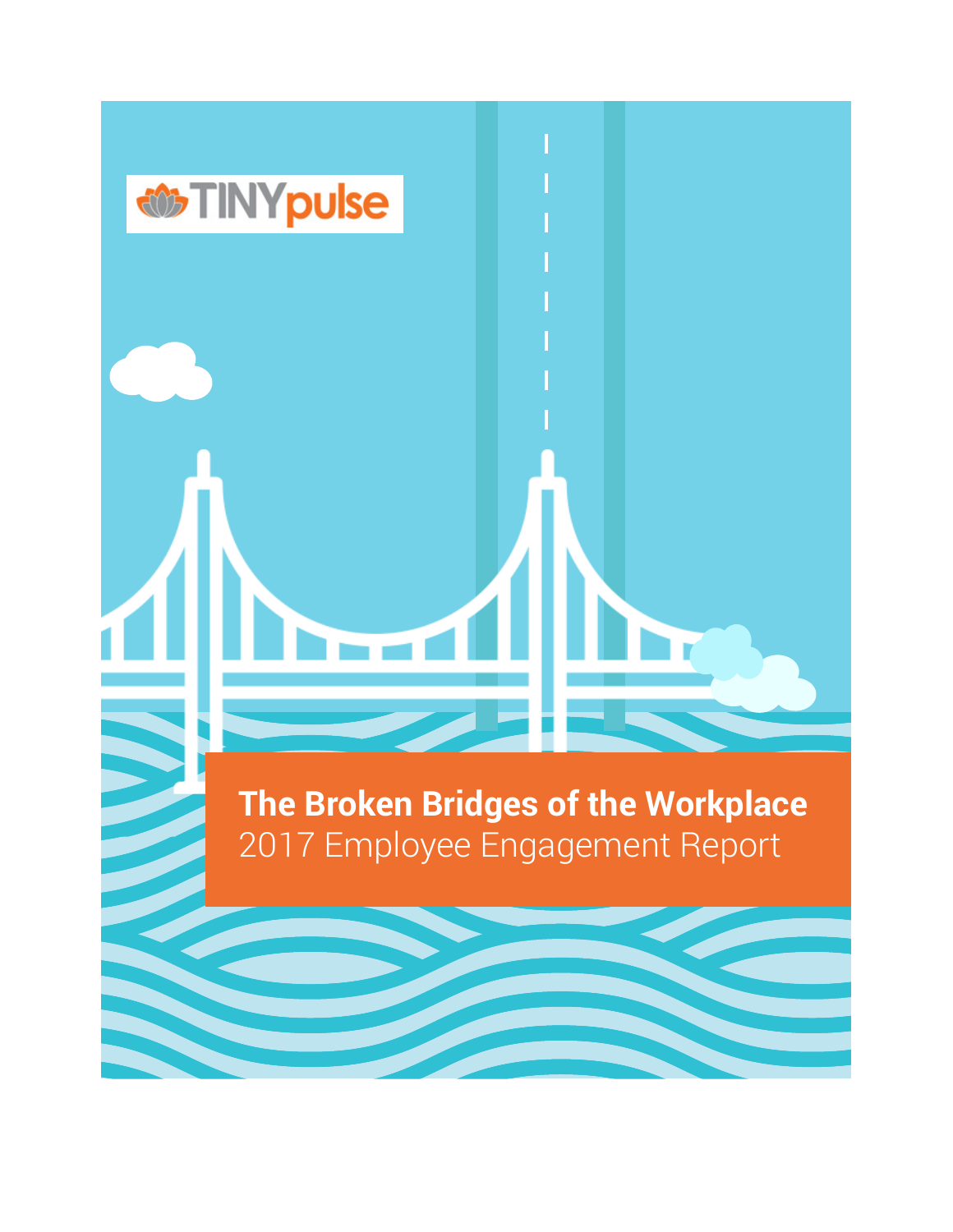## Intro: The 5 Workplace Trends You Can't Ignore

**Employee engagement is a complete enigma. Its intangible nature is difficult to define, which makes it even more difficult to pinpoint the factors that make up this complex concept. And a recent [study](https://dupress.deloitte.com/dup-us-en/focus/human-capital-trends.html) noted that 48% of business leaders rank employee engagement as a very important priority for their organization. So how can leaders improve engagement if they don't even know where to start?**

Fortunately, TINYpulse was in a unique position. With access to survey responses from employees at over 1,000 organizations worldwide, we were able to dig into the factors that are driving or destroying employee engagement.

After reviewing over a million anonymous employee responses, we discovered that organizational culture and peers play a vital role, while lack of recognition and professional development opportunities squander any progress made towards a positive work experience. In all, here are the six major trends impacting today's working world:

**• The invisible culture reigns supreme:** The top factors related to employee happiness turn out to be the intangible ones such as interpersonal relationships, culture, and work environment. Benefits, work-life balance, and flexible schedules, surprisingly, don't have a strong impact on employee happiness.

- **• Disconnected network of peers:** Only 24% of employees feel connected to their peers — 11% lower than last year, and this gap is causing cross-functional frictions.
- **Employee recognition is getting worse:** A paltry one in four employees feel valued at work  $-16\%$ drop from last year  $-$  because managers are falling behind in their recognition efforts.
- **• Lack of transparency leads to lack of professional growth:** There's a startling rift between employee and manager perspectives. 25% of employees believe management is very transparent, and 26% see adequate opportunities for growth. For managers, those numbers are nearly doubled.
- **• Performance reviews are still slacking:** 79% of employees don't think their organization's performance review process is very good. And the top factor that's dragging this down? Professional growth.
- **The surprising link between employee engagement and performance:** Companies who have shifted from annual to frequent pulse performance reviews have employees that feel more valued and rate management transparency higher.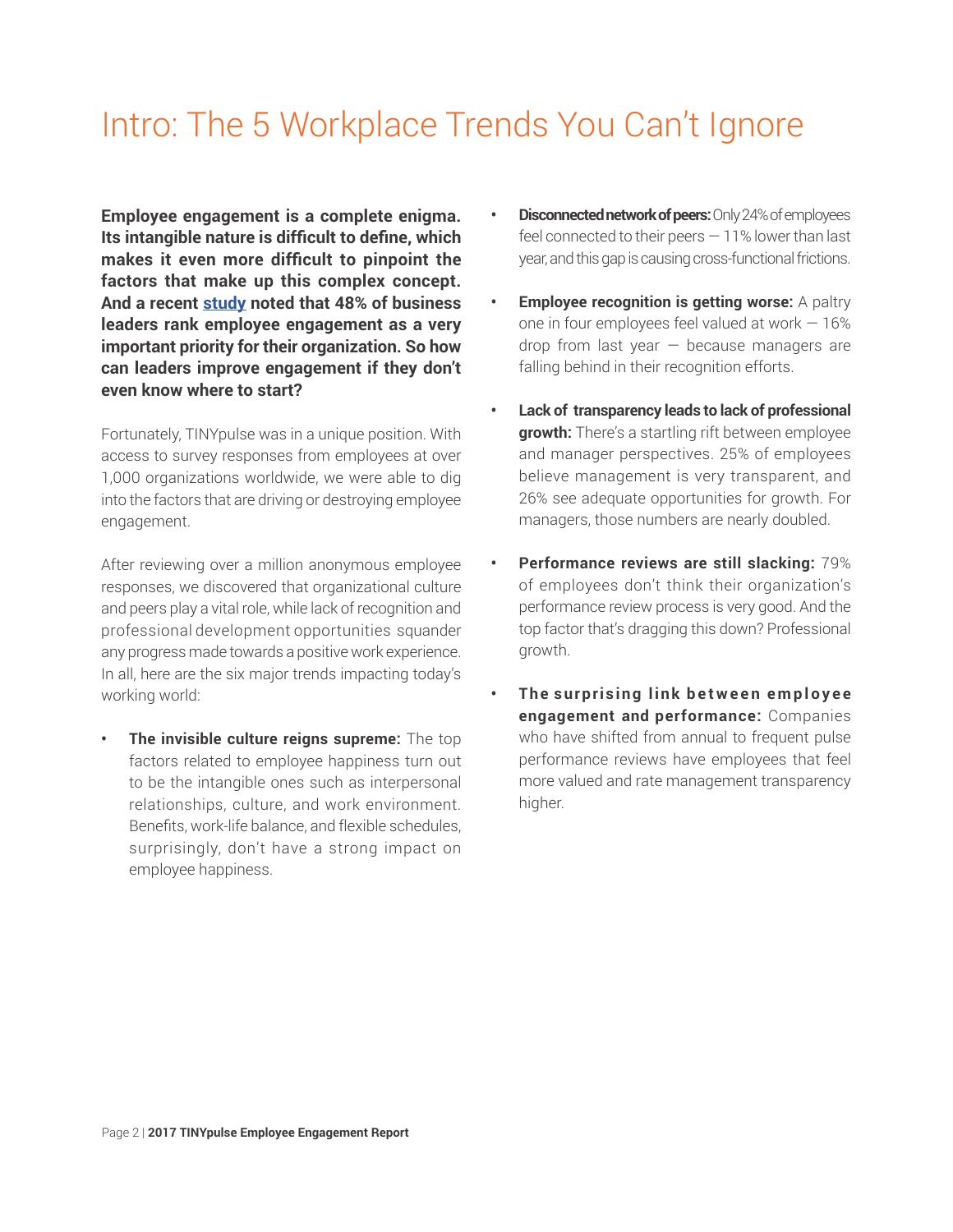## I. The Invisible Culture Reigns Supreme, and Benefits and Work-Life Balance Are Less Important

**When it comes to turnover, oftentimes, leaders will look at tangible factors such as compensation or even benefits. But there's something to be said about the intangible impacts an organization's culture has on employee sentiment.**

We looked at the top factors that had the highest positive impact on employee happiness, and culture was the most prevalent theme. Surprisingly, aspects such as competitive benefits, flexible schedule, and work-life balance weren't highly correlated with employee happiness.

| Driver                                                                                            |         | Correlation to Happiness |      |
|---------------------------------------------------------------------------------------------------|---------|--------------------------|------|
| How much fun do you have working here?                                                            |         |                          | 0.65 |
| How would you rate our organization's culture?                                                    |         |                          | 0.62 |
| How well does our organization support you in exploring your<br>professional interests and goals? |         |                          | 0.61 |
| How happy do you think your average coworker is at work?                                          |         |                          | 0.61 |
| Do you feel like you'll have the opportunity to reach your full<br>potential at our organization? |         |                          | 0.60 |
| How valued do you feel at work?                                                                   |         |                          | 0.60 |
| How effective is our organization at offering help when you ask                                   | for it? |                          | 0.59 |
| How would you rate your work environment?                                                         |         |                          | 0.58 |
| How would you rate your work-life balance?                                                        |         |                          | 0.42 |
| How fair and competitive do you think our benefits are?                                           |         |                          | 0.36 |
| How flexible is your work schedule?                                                               |         |                          | 0.33 |
|                                                                                                   |         |                          |      |

#### **Drivers of Employee Happiness**

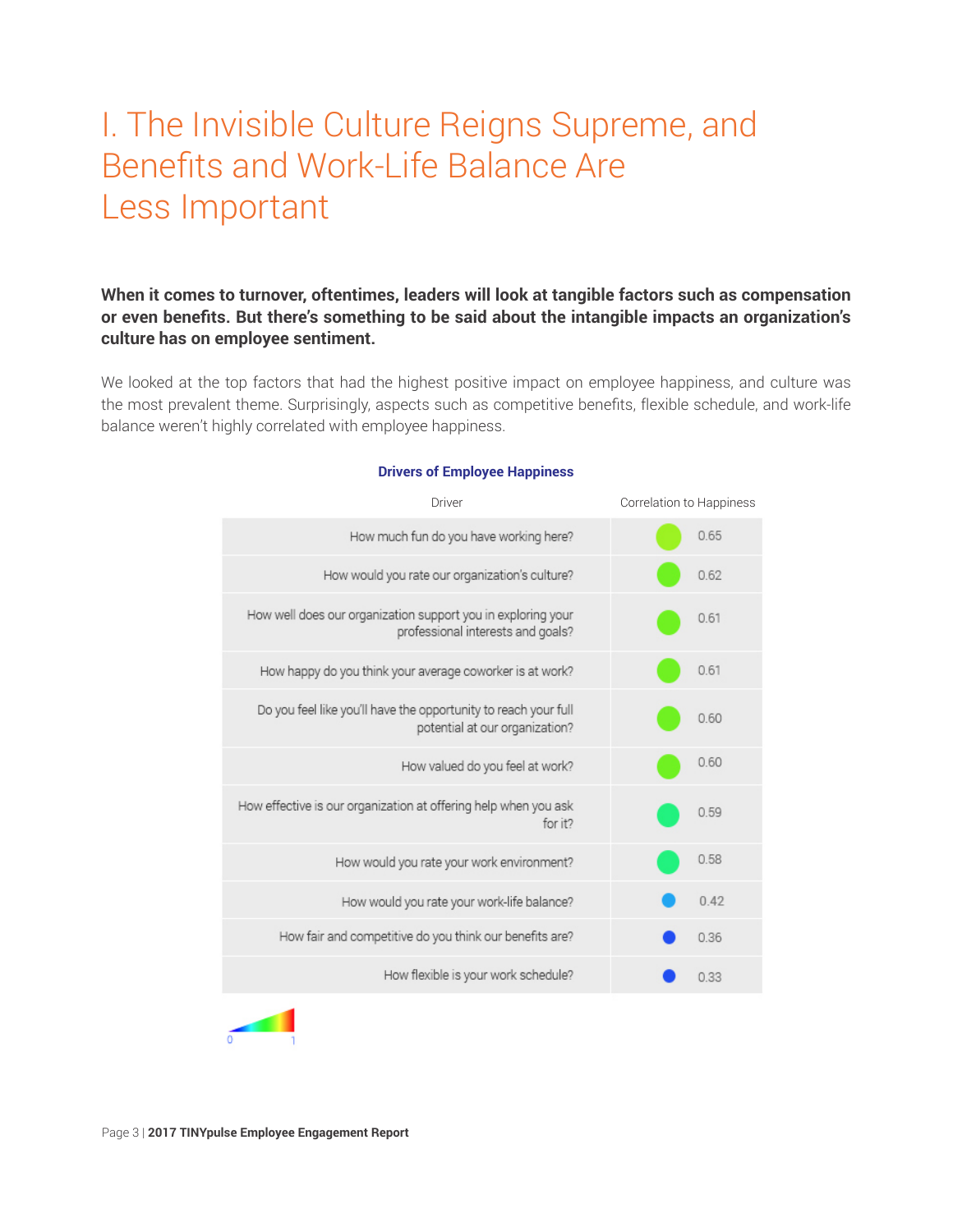It's easy to brush off the concept of employee happiness as being a fluffy, idealistic notion. However, take a look at the importance of employee happiness:





A positive work culture breeds happy employees. In return, those happy employees are more likely to stick around for the long haul and even refer other great talent to the organization.

While we're not ruling out compensation, benefits, and promotions as factors for turnover, we do want to point out that the data above shows that interpersonal relationships and work environment do play huge roles in employee engagement and retention.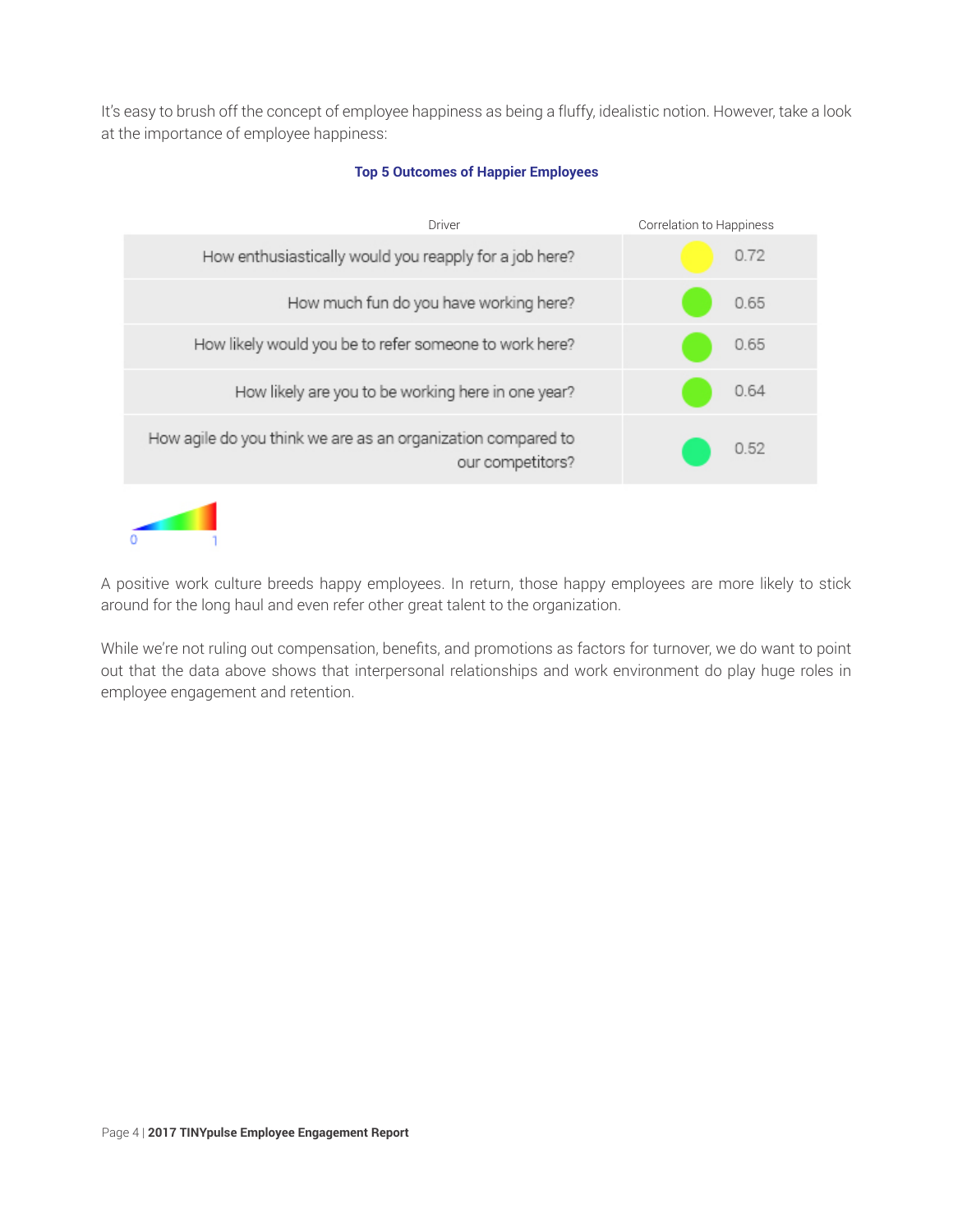## II. Disconnected Network of Peers

**In our [2015 Employee Engagement Report](https://www.tinypulse.com/lt-2015-employee-engagement-organizational-culture-report), we discovered that peers are the number one thing people love about their jobs. And we've already highlighted the importance of interpersonal relationships at work in the previous section.**

When we asked people how connected they felt to their coworkers, there was 11% $^{\rm 1}$  drop from last year's response. In 2015, 27% of employees reported feeling a strong connection, while this year, only 24% hold that same sentiment.



So what's causing this disconnection between peers? There was a common theme among employees' responses — people felt connected to their immediate team, but not to other departments or those they don't work with on a daily basis:

## "Disconnect between many departments that can cause friction."

"My own dept, yes. Others, no. There needs to be more events for all staff to mix."

"I think our team needs to do more team-building/bonding. I think this also needs to be encouraged more by senior management too."

Management's failure to foster cross-functional relationships is increasing the gap between departments. And that's very clear when a mere 27% of employees believe their organization's team-building efforts are up to par.

#### **Percent of Employees Who Believe Their Organization Is Doing a Great Job With Team-Building Efforts**



Building a strong sense of camaraderie across the entire organization doesn't come without effort from the leadership team. A business whose workforce is interwoven like a spider web, where teams and departments intersect through communication and collaboration, is one that will reap the rewards of innovation and success.

 $1 - (24\%/27\%) = 11\%$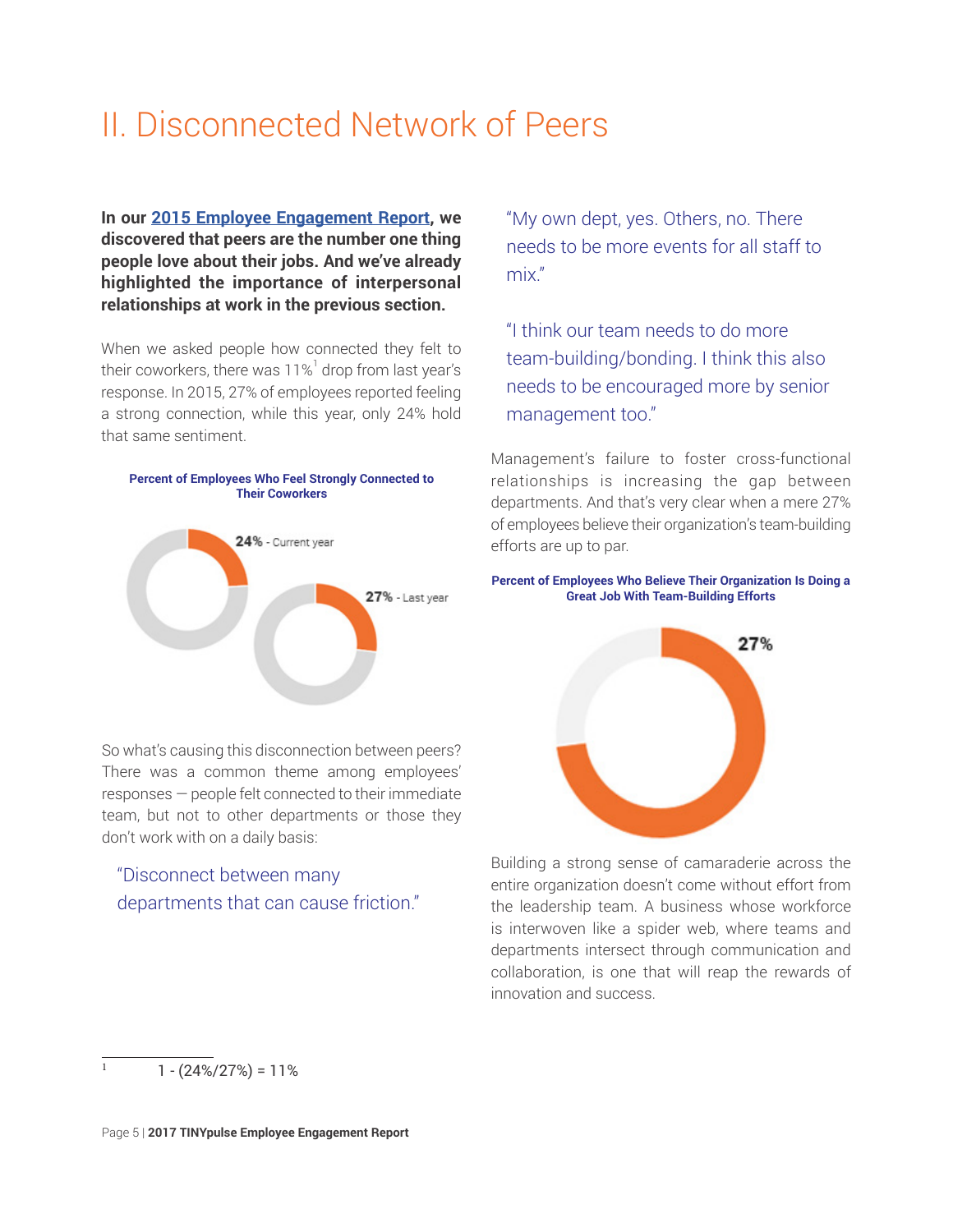## III. Employee Recognition Is Getting Worse

**Imagine going into work every day and having no one recognize the effort you're putting in. You'll most likely start feeling unvalued and that your efforts are futile, right?**

Unfortunately, that's how almost three-quarters of the workforce feels. When we asked how many employees felt valued at work, only 26% strongly did. This is extremely concerning since this number dropped by 16% from last year's response.



We looked at other questions regarding recognition to get a better understanding of why employees weren't feeling valued:



**Percent of Employees Who Received Recognition From Their Supervisor in the Past Two Weeks**



Employees aren't receiving the recognition they deserve. And when they are, they're not receiving it in a timely manner.

As we know, managers and supervisors already have a lot on their plates, so it comes as no surprise that recognition is slipping through the cracks. Instead, give employees the power to recognize their colleagues, so all great deeds — both big and small — are noticed. It'll help employees feel valued and encourage coworkers to feel connected with each other.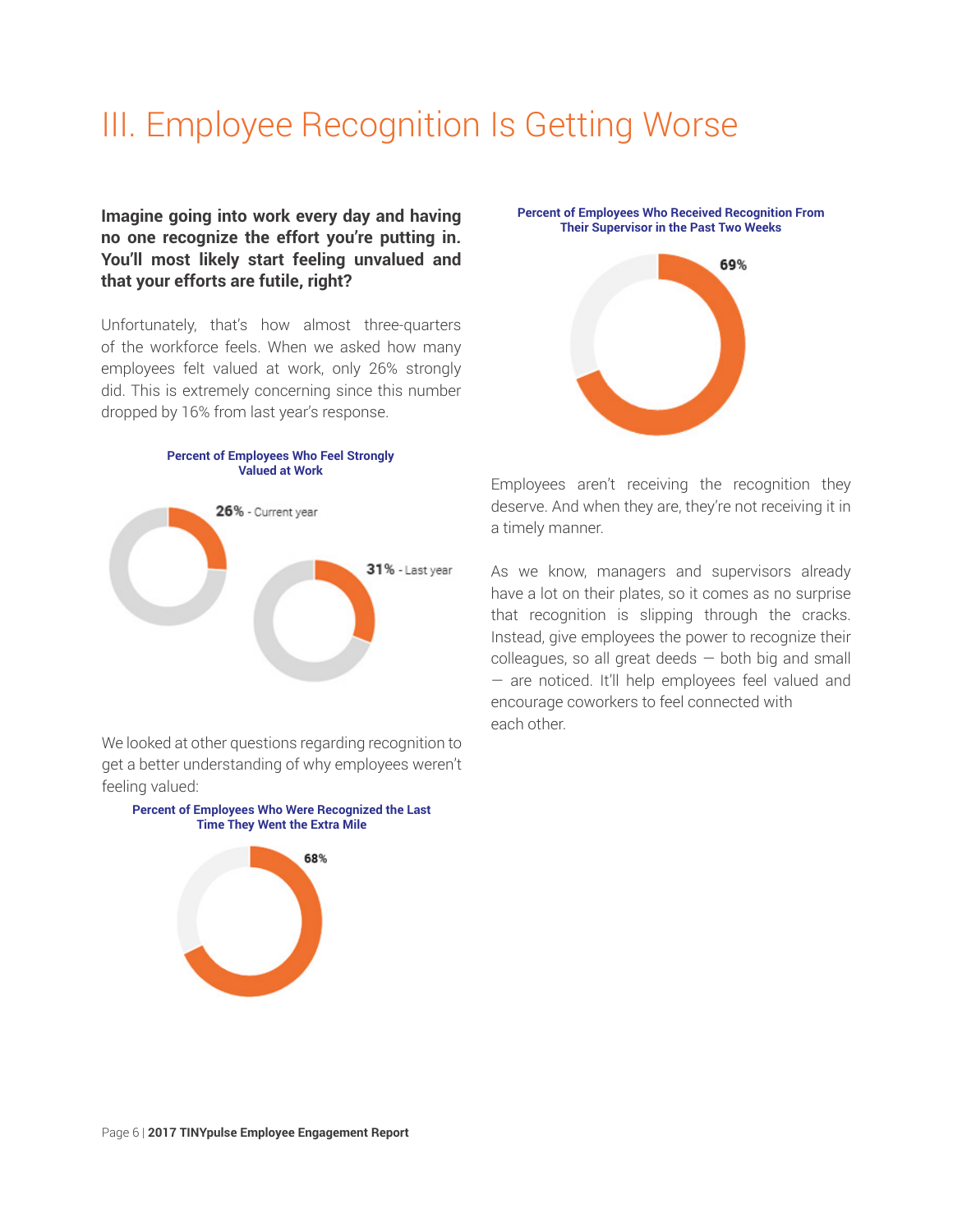## IV. Lack of Transparency Leads to Lack of Professional Growth

**Professional development ranked third as a driver of employee happiness. However, it's shocking to discover such a discrepancy between employees and managers regarding this matter.**

Only 26% of employees feel there are adequate opportunities for professional growth within the organization. And managers? That number jumps to 50%.



When we asked if employees felt that their promotion and career path were clear to them, only 49% believe so.



All of this starts to add up when we looked at how people felt about transparency at work.

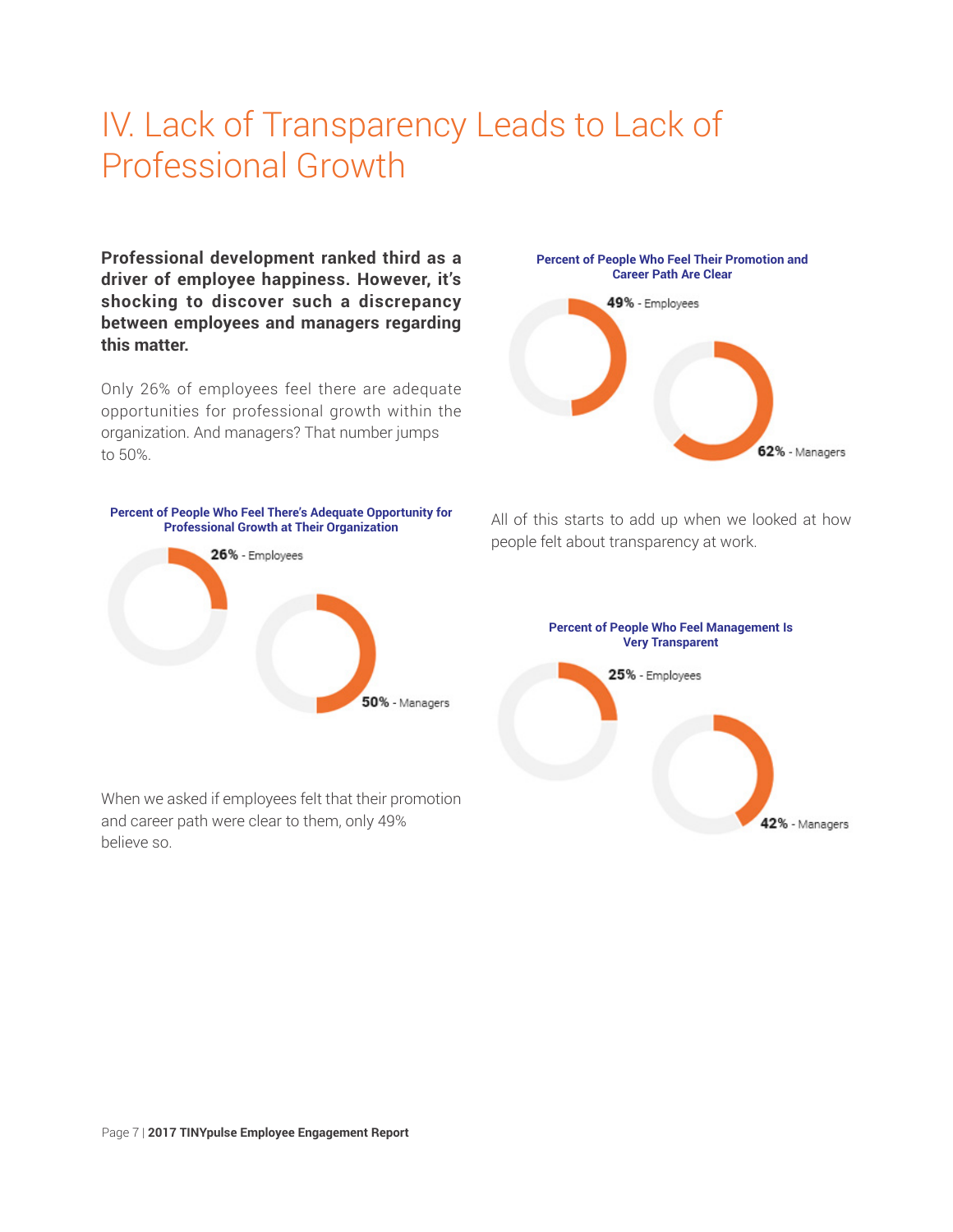Only 25% of employees feel management is transparent, while 42% of managers think they're an open book. Looking through the employees' responses, it's evident that there's a lack of transparency around professional growth opportunities:

"I'm not quite sure what promotions, if any, are or are not available to me or my colleagues at our level. There seems to be a high rate of turnover that may be, in part, due to a lack of clarity on how to grow within the business."

"While I feel like there is a lot of future opportunity in the organization, I have no idea how to get promoted. My manager has never discussed development or promotion opportunities with me."

"It has never been explained to me what each role entails and what I need to achieve in order to progress. I have only been told by my current and past team leader to 'carry on how you're doing,' which is a compliment. However it would be better if everyone was given some sort of document which consists of targets you need to hit in order to progress in the company."

Employees want to learn and progress in their careers. Be forthcoming with your employees about opportunities for professional growth, whether it's a promotion or learning opportunities. Go a step further by collaborating with them on a career path and setting up goals. Checking in frequently with your employee is the key to making sure those goals are being met and they're being fully supported in their development.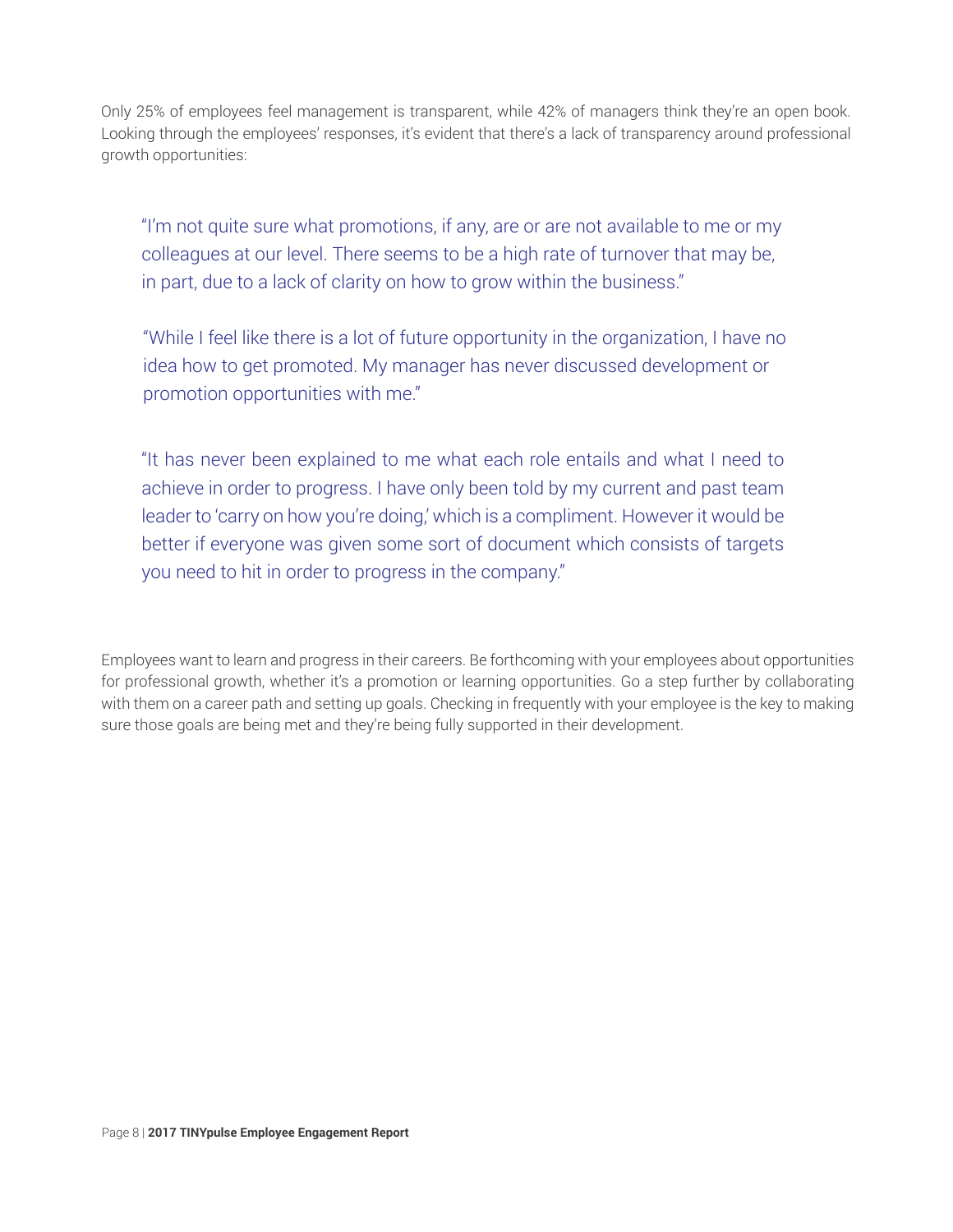# V. Performance Reviews Are Still Slacking

**Performance reviews already have an incredibly nasty rap because they're complicated, untimely, and inefficient. As a manager or supervisor who's responsible for evaluating employees, ask yourself: do you even enjoy performance reviews?**

Here's what people had to say when we asked them about the process — only 21% believe the performance review process is very good.

#### **Percent of People Who Believe Their Organization's Performance Review Process Is Very Good**

21%

#### **Top 3 Reasons Employees Dislike Performance Reviews**

- 1. No mention of promotions or career development
- 2. Lack of valuable feedback
- 3. They're untimely

The disdain towards performance reviews provides a unique opportunity for managers to start holding regular 1:1 meetings with their employees. Having frequent check-ins eliminates the untimely factor in that issues or concerns get nipped in the bud. Managers can also use this time to discuss career development opportunities and provide ongoing coaching feedback.

So what's behind this abysmal number? Of the 79% that don't think too highly of their organization's performance review process, their top complaint was that there was no mention of long-term opportunities with the company, such as promotions or development opportunities. This ranges from employees not understanding how to get a promotion to people unsure of their career paths. The second complaint was not receiving any valuable feedback that lets employees know whether they're performing well at their job or how they can improve. And the last complaint was that they're just untimely  $-$  issues don't get addressed until the end of the year, employees want to know how they're doing periodically, or managers only rate employees on recent events.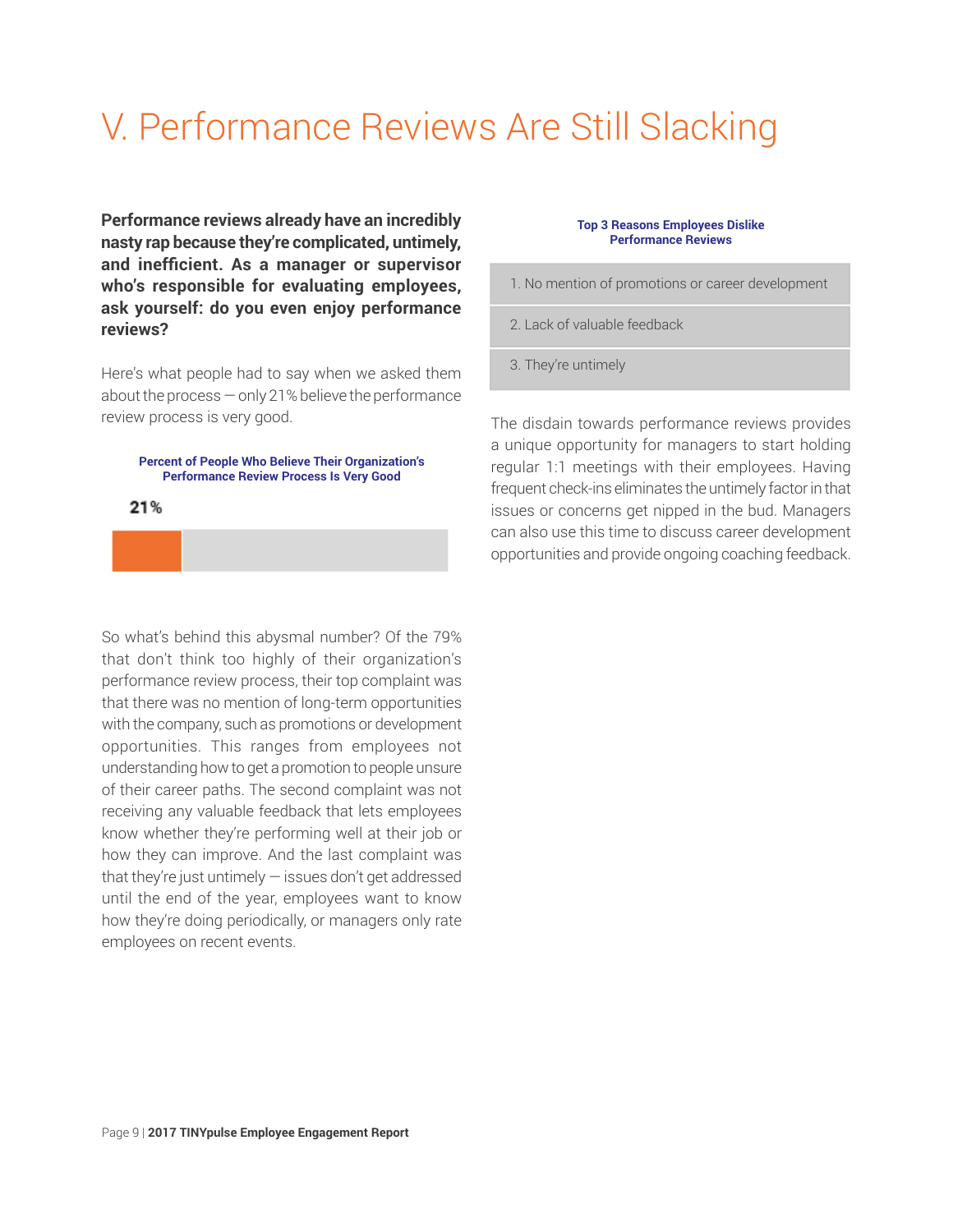# VI. The Surprising Link Between Employee Engagement and Performance

## It's common belief that performance reviews are the bane of everyone's existence. However, we discovered that isn't the case.

We compared survey responses from employees who created at least one performance goal in TINYpulse Perform against responses from those who had not, and the results were surprising. Perform users rated higher than non-Perform users on various factors that define the workplace experience ( $p < .001$  for all ratings).

Compared to non-Perform users, employees who use Perform report that:

- Their management is 14% more transparent
- Their organization is 11% better at taking action on their feedback
- They feel 11% more valued at work
- Their work environment is 12% better
- They are 9% more likely to refer someone to work for their organization



Pulse performance reviews are revolutionizing the workplace. Managers and employees are no longer kept in the dark about what's going on and how goals are going. The result? A happier workforce that's more likely to bring in other great talent. When we broke down the data:

- **Transparency:** When employees receive frequent feedback from their managers, they're no longer blindsided by a negative (or positive) review at the end of the year because there's constant visibility.
- **• Response to feedback:** Frequent performance reviews eliminate the waiting game, so employees can inform their managers about any obstacle that are hindering them from meeting their goals. In return, managers can help employees find a solution in a timely manner.
- **Feeling valued:** With more frequent reviews, employees enjoy timely recognition from their managers when goals are met or exceeded.
- **• Work environment:** When employees feel like their managers are listening to them and value their opinion, there's no doubt they'll feel better about their workplace.
- **• Recruitment:** Employees who feel supported by their managers won't hesitate to refer others to their organization.

q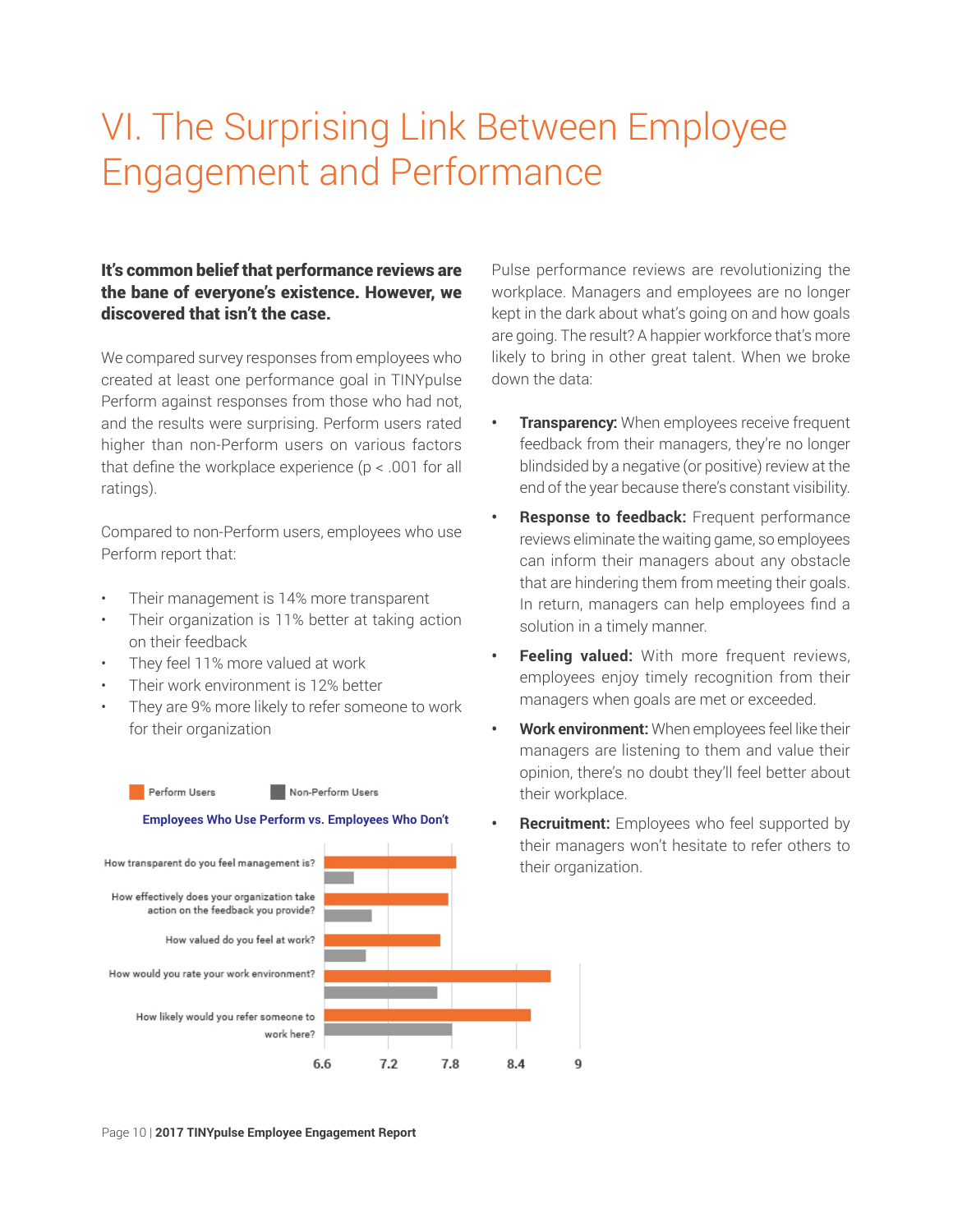# Conclusion: Positive Change Starts With Awareness and Action

**Now that you know the major factors that are dragging down workplace sentiment, employee engagement doesn't seem like such a mystery after all. It's time to stop worrying about where to start with engagement and start taking actions to improve it.**

The data we uncovered outlines the things you can start tackling today in your workplace:

- Consistently measure how your employees feel about the work culture
- Establish more team-building activities throughout the organization to build bridges between peers across all departments
- Recognize employees for their efforts or go a step further and implement a peer-to-peer recognition program so no good deed goes unnoticed
- Sit down with employees and work with them to map out career paths
- Invest in both internal and external development opportunities to ensure professional growth
- Hold regular 1:1 meetings with employees to provide valuable and timely feedback on their performance

Every leader wants to bring out the best in their employees and have a high-performing team. In order to do so, you need to start making the necessary changes to build a stellar workplace where employees thrive.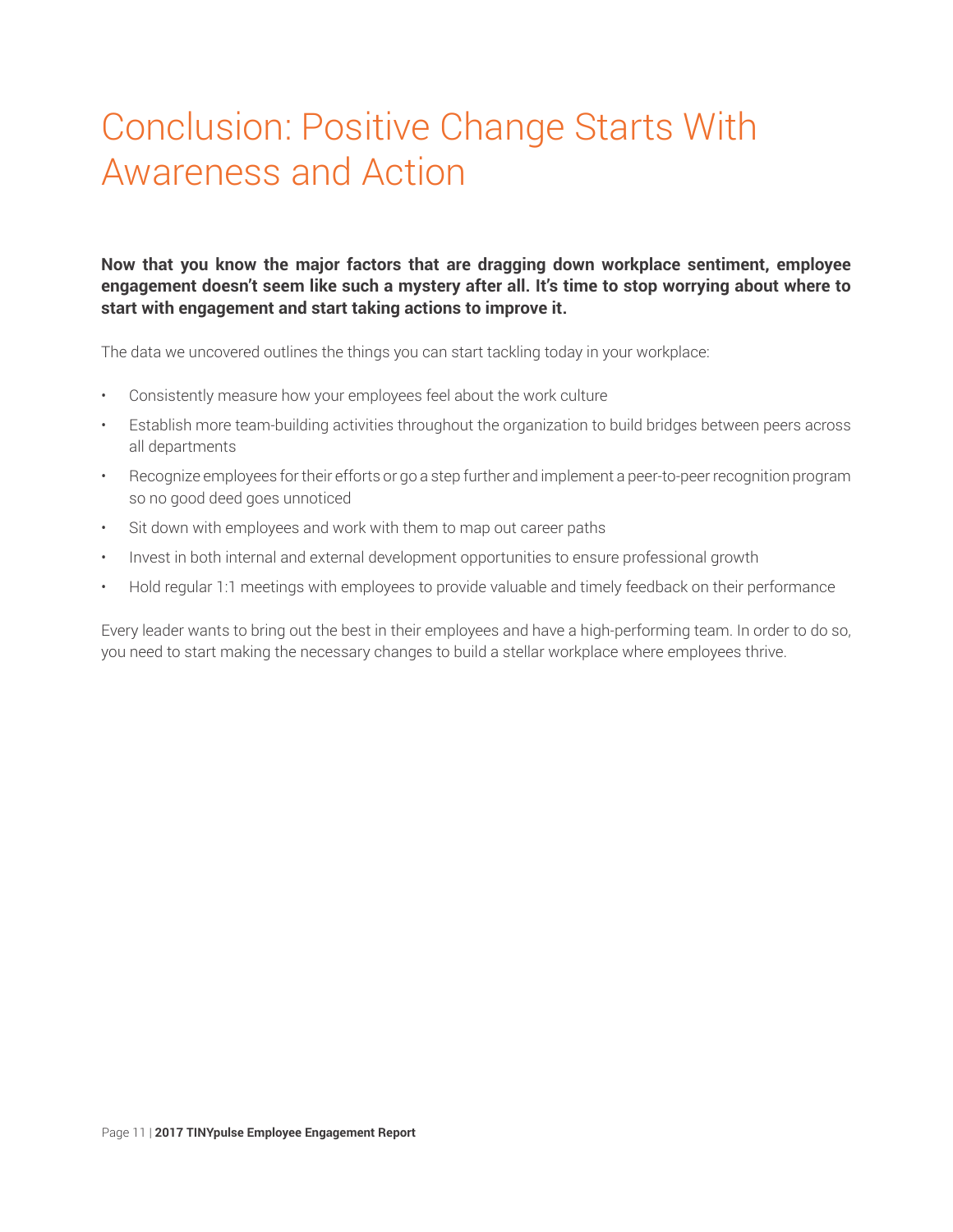# Methodology

Data was collected through TINYpulse's anonymous survey platform. Surveys can be either openended (not discussed here), dichotomous (yes vs. no), or scale (1 to 10). For discussion purposes, scale questions were turned into dichotomies of 1 to 8 (0) and 9 to 10 (1) in order to get the percent of those that felt strongly about that question (except for the correlations, where the scale questions were left as scale).

Data from these surveys was collected from the periods of October 2014 to September 2015 (last year) and October 2015 to September 2016 (this year). Scores from these surveys were averaged and aggregated to create the values shown in the report. Admins of TINYpulse were considered as "managers" for the purpose of the study since they have access to seeing the results of each TINYpulse survey.

## **Contributors**

Sabrina Son - Employee Engagement Researcher; BA in Creative Writing, University of Washington Cody Likavec - TINYpulse Marketing Data Analyst; BA in Statistics, University of South Florida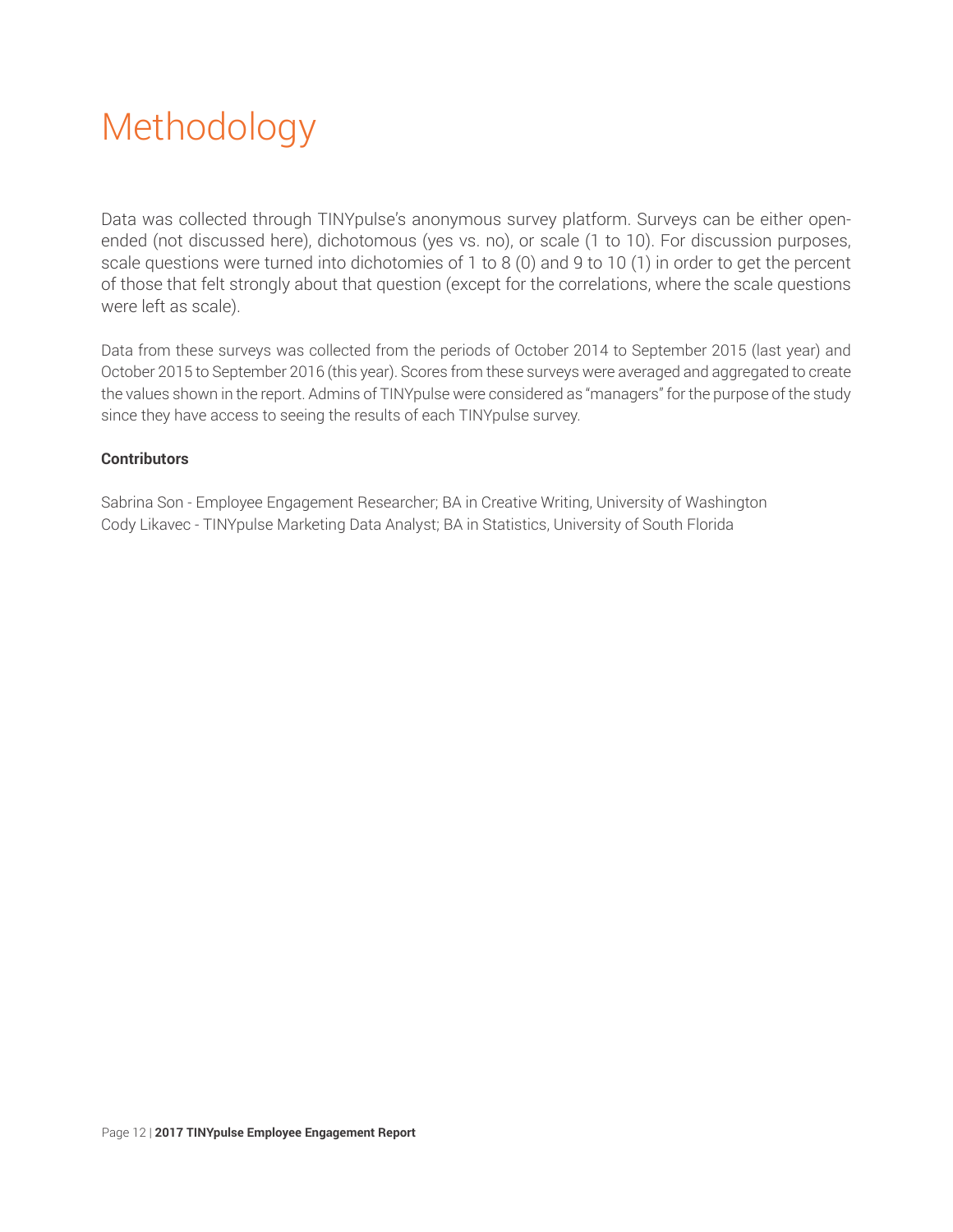# 2017 Workplace Trends

**2016 saw a lot of change with employee engagement, as more and more companies realize the importance of investing in culture and professional development. However, with change comes a lot of tricky navigation on the road to success.**

After analyzing tens of thousands anonymous responses, we were able to deduce five predictions for employee engagement in 2017:

### **1. Peers are more important than ever for the workplace**

A collaborative research between [TINYpulse and](https://hbr.org/2016/11/measuring-your-employees-invisible-forms-of-influence) [Microsoft](https://hbr.org/2016/11/measuring-your-employees-invisible-forms-of-influence) uncovered the concept of network centrality — those employees with the largest connection at their organization are the highest performers. Using this method, managers can spot which employees hold leadership potential by looking at their Klout.

And although our past employee engagement reports revealed a rise in the influence of peers, 2016 proved otherwise:

- [In 2014, our research showed that peers are](https://www.tinypulse.com/landing-page-2014-employee-engagement-organizational-culture-report) [the number one reason people go the extra mile](https://www.tinypulse.com/landing-page-2014-employee-engagement-organizational-culture-report)
- [In 2015, it showed that peers are the number](https://www.tinypulse.com/lt-2015-employee-engagement-organizational-culture-report) [one thing employees love about their jobs](https://www.tinypulse.com/lt-2015-employee-engagement-organizational-culture-report)
- However, in 2016, employees reported not feeling very connected to their coworkers

Encourage peer-to-peer recognition in the workplace to help employees build bridges amongst one another. Not only will this help drive a culture of appreciation, it'll help build network centrality, so managers can distinguish which employees are the high performers.

## **2. An improved job market means higher turnover risk**

During the last quarter of 2016, the job market experienced an almost [5% decline in unemployment.](https://www.bls.gov/news.release/pdf/empsit.pdf) With more and more people being taken off the job market, employers must be proactive in their hunt for top talent by seeking candidates out rather than having candidates come to them.

This method of recruitment means companies must also build stronger employee retention strategies that include career development, a thriving work culture, and work-life balance into the mix in order to hold onto their own talent. After all, [our research](https://www.tinypulse.com/lt-2015-employee-engagement-organizational-culture-report) found that 25% of employees are willing to leave for a 10% raise. So it's not taking much to entice employees to greener pastures.

## **3. Middle managers will become the heroes of the workplace**

We've discovered an incredible phenomenon in the workplace that shows just how powerful a middle manager can be. These non-HR and non-C-level leaders are taking ownership of their own team by driving the charge for engagement and performance management. And the employees approve of this: [53% of workers would prefer that their direct manager](https://www.tinypulse.com/the-middle-revolution) [handles employee engagement.](https://www.tinypulse.com/the-middle-revolution)